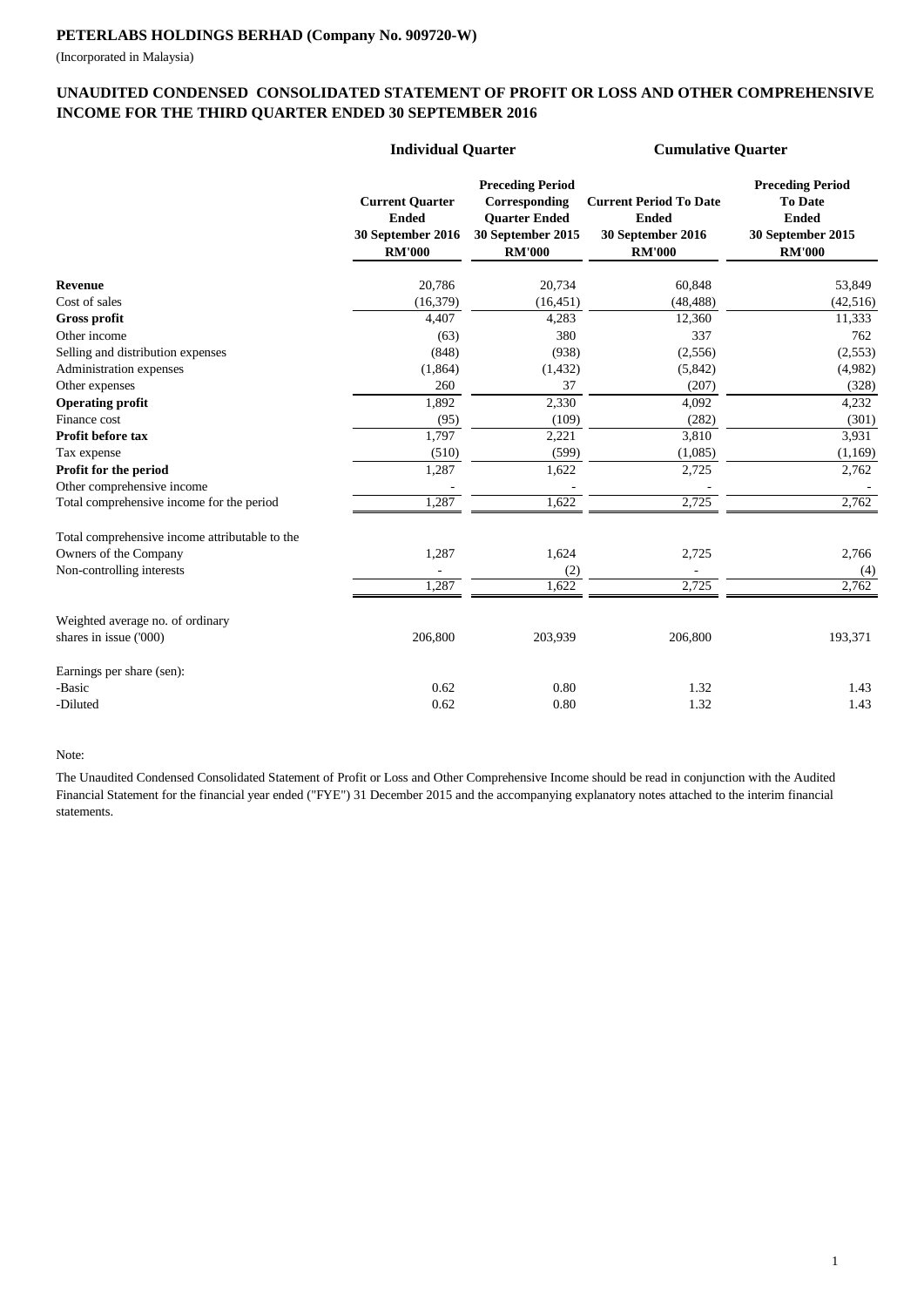(Incorporated in Malaysia)

## **AS AT 30 SEPTEMBER 2016 UNAUDITED CONDENSED CONSOLIDATED STATEMENT OF FINANCIAL POSITION**

|                                                                                   | <b>Unaudited</b><br>As at<br>30 September 2016 | <b>Audited</b><br>As at<br>31 December 2015 |
|-----------------------------------------------------------------------------------|------------------------------------------------|---------------------------------------------|
|                                                                                   | <b>RM'000</b>                                  | <b>RM'000</b>                               |
| <b>ASSETS</b>                                                                     |                                                |                                             |
| <b>Non-current assets</b>                                                         |                                                |                                             |
| Property, plant and equipment                                                     | 14,120                                         | 12,297                                      |
| Deferred tax assets                                                               |                                                | 95                                          |
|                                                                                   | 14,120                                         | 12,392                                      |
| <b>Current assets</b>                                                             |                                                |                                             |
| Inventories                                                                       | 9,927                                          | 10,820                                      |
| Trade receivables                                                                 | 20,485                                         | 21,972                                      |
| Other receivables                                                                 | 5,282                                          | 1,684                                       |
| Cash and bank balances                                                            | 8,382                                          | 3,634                                       |
|                                                                                   | 44,076                                         | 38,110                                      |
| <b>TOTAL ASSETS</b>                                                               | 58,196                                         | 50,502                                      |
| <b>EQUITY AND LIABILITIES</b><br>Equity attributable to owners of the Company     |                                                |                                             |
| Share capital                                                                     | 20,680                                         | 20,680                                      |
| Share premium                                                                     | 4,477                                          | 4,477                                       |
| Unappropriated profits                                                            | 15,111                                         | 13,834                                      |
|                                                                                   | 40,268                                         | 38,991                                      |
| Non-controlling interests                                                         |                                                |                                             |
| <b>Total equity</b>                                                               | 40,268                                         | 38,991                                      |
| <b>Non-current liabilities</b>                                                    |                                                |                                             |
| Finance lease liabilities                                                         | 636                                            | 322                                         |
| Borrowings                                                                        | 5,142                                          | 2,046                                       |
| Deferred tax liabilities                                                          | 145                                            | 26                                          |
|                                                                                   | 5,923                                          | 2,394                                       |
| <b>Current liabilities</b>                                                        |                                                |                                             |
| Trade payables                                                                    | 3,689                                          | 3,051                                       |
| Other payables                                                                    | 2,967                                          | 2,551                                       |
| Finance lease liabilities                                                         | 298                                            | 136                                         |
| <b>Borrowings</b>                                                                 | 4,834                                          | 3,059                                       |
| Tax payables                                                                      | 217                                            | 320                                         |
|                                                                                   | 12,005                                         | 9,117                                       |
| <b>Total liabilities</b>                                                          | 17,928                                         | 11,511                                      |
| <b>TOTAL EQUITY AND LIABILITIES</b>                                               | 58,196                                         | 50,502                                      |
|                                                                                   |                                                |                                             |
| Net assets per share attributable to ordinary equity holders of the Company (sen) | 19.47                                          | 18.85                                       |

Note:

The Unaudited Condensed Consolidated Statement of Financial Position should be read in conjunction with the Audited Financial Statements for the FYE 31 December 2015.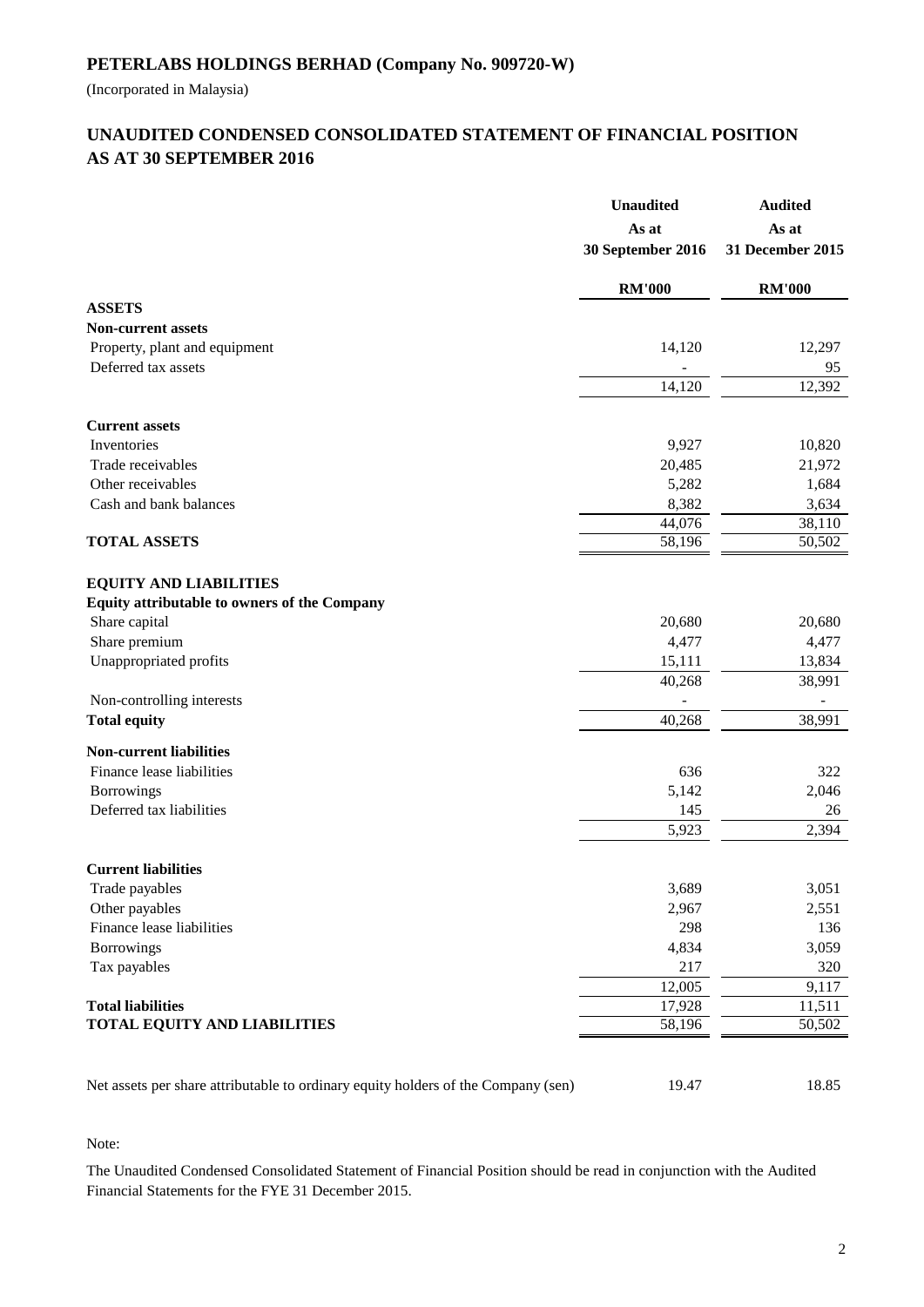(Incorporated in Malaysia)

## **FOR THE THIRD QUARTER ENDED 30 SEPTEMBER 2016 UNAUDITED CONDENSED CONSOLIDATED STATEMENT OF CHANGES IN EQUITY**

|                                                        | <b>Attributable to Equity Holders of the Company</b> |                                          |                                           |                               |                                               |                                         |  |
|--------------------------------------------------------|------------------------------------------------------|------------------------------------------|-------------------------------------------|-------------------------------|-----------------------------------------------|-----------------------------------------|--|
|                                                        | <b>Non-Distributable</b>                             |                                          | <b>Distributable</b>                      |                               |                                               |                                         |  |
|                                                        | <b>Share</b><br>Capital<br><b>RM'000</b>             | <b>Share</b><br>Premium<br><b>RM'000</b> | Unappropriated<br>Profit<br><b>RM'000</b> | <b>Total</b><br><b>RM'000</b> | Non-controlling<br>interests<br><b>RM'000</b> | <b>Total</b><br>equity<br><b>RM'000</b> |  |
| At 1 January 2016                                      | 20,680                                               | 4,477                                    | 13,834                                    | 38,991                        |                                               | 38,991                                  |  |
| Total comprehensive income<br>for the financial period |                                                      |                                          | 2,725                                     | 2,725                         |                                               | 2,725                                   |  |
| Dividend of 0.7% per share                             |                                                      |                                          | (1,448)                                   | (1, 448)                      |                                               | (1, 448)                                |  |
| At 30 September 2016 (Unaudited)                       | 20,680                                               | 4,477                                    | 15,111                                    | 40,268                        | $\blacksquare$                                | 40,268                                  |  |
| At 1 January 2015                                      | 18,800                                               | 2,691                                    | 11,434                                    | 32,925                        | (138)                                         | 32,787                                  |  |
| Private Placement                                      | 1,880                                                | 1,786                                    | $\overline{a}$                            | 3,666                         |                                               | 3,666                                   |  |
| Total comprehensive income<br>for the financial period |                                                      |                                          | 2,766                                     | 2,766                         | (4)                                           | 2,762                                   |  |
| Dividend of 0.5% per share                             |                                                      | $\overline{\phantom{a}}$                 | (940)                                     | (940)                         |                                               | (940)                                   |  |
| At 30 September 2015 (Unaudited)                       | 20,680                                               | 4,477                                    | 13,260                                    | 38,417                        | (142)                                         | 38,275                                  |  |

Note:

The Unaudited Condensed Consolidated Statement of Changes In Equity should be read in conjunction with the Audited Financial Statements for the FYE 31 December 2015.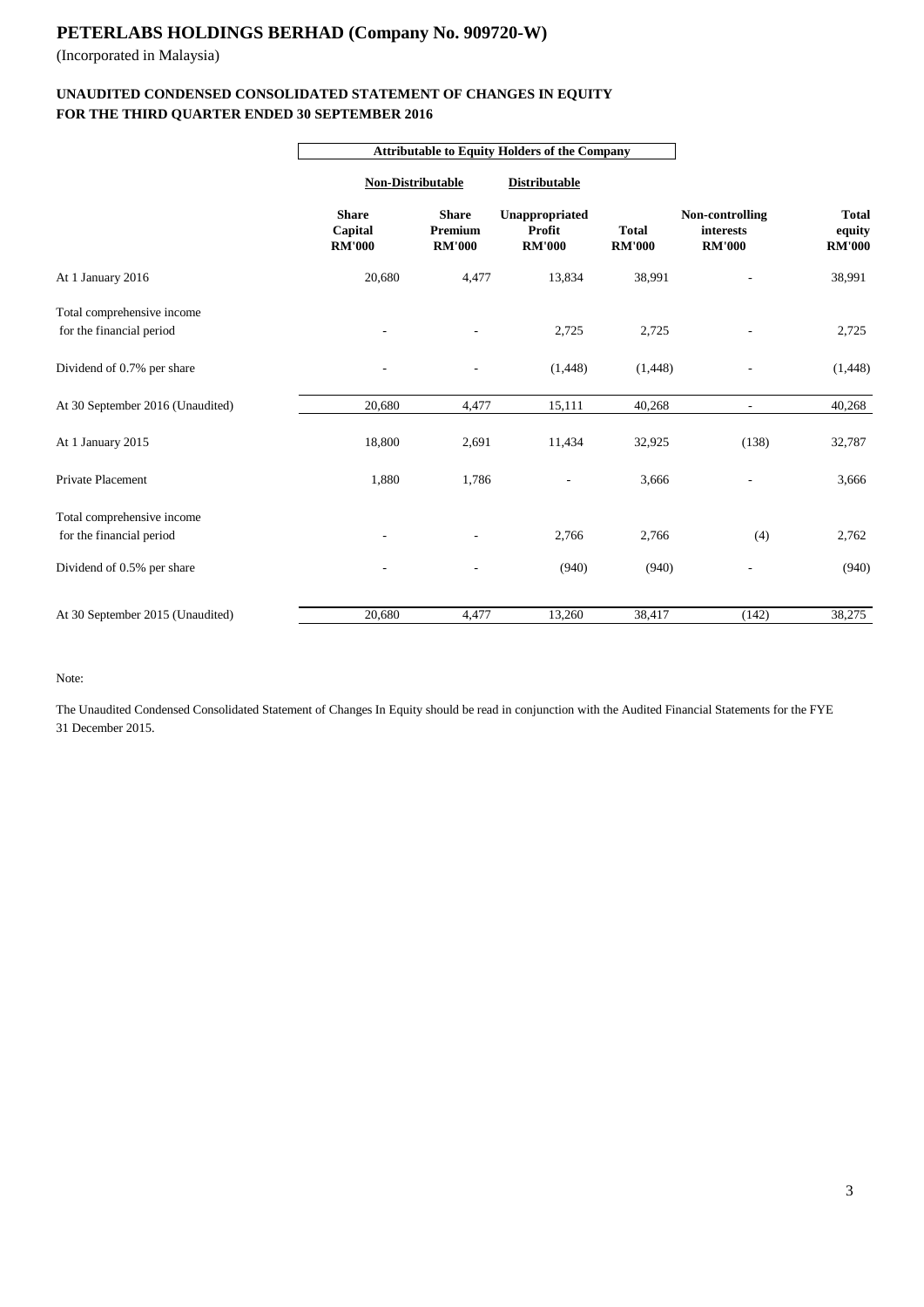(Incorporated in Malaysia)

## **UNAUDITED CONDENSED CONSOLIDATED STATEMENT OF CASH FLOWS FOR THE THIRD QUARTER ENDED 30 SEPTEMBER 2016**

|                                                                              | <b>Current Period</b><br><b>To Date Ended</b><br>30 September 2016<br>(Unaudited)<br><b>RM'000</b> | <b>Preceding Year</b><br>Corresponding<br><b>Period Ended</b><br>30 September 2015<br>(Unaudited)<br><b>RM'000</b> |
|------------------------------------------------------------------------------|----------------------------------------------------------------------------------------------------|--------------------------------------------------------------------------------------------------------------------|
| <b>OPERATING ACTIVITIES</b>                                                  |                                                                                                    |                                                                                                                    |
| Profit before tax                                                            | 3,810                                                                                              | 3,931                                                                                                              |
| Adjustments for:-<br>- Non cash items                                        | 1,220                                                                                              | 749                                                                                                                |
| - Non-operating items                                                        | 117                                                                                                | 239                                                                                                                |
| <b>Operating profit before working capital changes</b>                       | 5,147                                                                                              | 4,919                                                                                                              |
| Changes in working capital                                                   |                                                                                                    |                                                                                                                    |
| Inventories                                                                  | 1,036                                                                                              | (2,552)                                                                                                            |
| Receivables                                                                  | (2,175)                                                                                            | (3,714)                                                                                                            |
| Payables                                                                     | 1,045                                                                                              | 650                                                                                                                |
| <b>Bill</b> payables                                                         | 1,763                                                                                              | 2,020                                                                                                              |
| <b>Cash generated from operations</b>                                        | 6,816                                                                                              | 1,323                                                                                                              |
| Tax expense paid                                                             | (975)                                                                                              | (734)                                                                                                              |
| Interest received                                                            | 84                                                                                                 | 59                                                                                                                 |
| Interest paid                                                                | (154)                                                                                              | (180)                                                                                                              |
| Net cash from operating activities                                           | 5,771                                                                                              | 468                                                                                                                |
| <b>INVESTING ACTIVITIES</b>                                                  |                                                                                                    |                                                                                                                    |
| Purchase of property, plant and equipment                                    | (2,314)                                                                                            | (1,195)                                                                                                            |
| Proceed from disposal of property, plant and equipment                       | 78                                                                                                 | 43                                                                                                                 |
| Net cash used in investing activities                                        | (2, 236)                                                                                           | (1,152)                                                                                                            |
| <b>FINANCING ACTIVITIES</b>                                                  |                                                                                                    |                                                                                                                    |
| Dividend paid on ordinary shares                                             | (1,448)                                                                                            | (940)                                                                                                              |
| Interest paid                                                                | (127)                                                                                              | (121)                                                                                                              |
| Proceeds from issuance of shares pursuant to private placement               |                                                                                                    | 3,666                                                                                                              |
| Repayment of term loan                                                       | (329)                                                                                              | (207)                                                                                                              |
| Drawdown of term loan                                                        | 3,437                                                                                              | 43                                                                                                                 |
| Repayment of finance lease liabilities<br>Net cash from financing activities | (163)<br>1,370                                                                                     | 2,441                                                                                                              |
|                                                                              |                                                                                                    |                                                                                                                    |
| <b>Net Changes In Cash And Cash Equivalents</b>                              | 4,905                                                                                              | 1,757                                                                                                              |
| <b>Effect of exchange rate changes</b>                                       | (157)                                                                                              |                                                                                                                    |
| Cash And Cash Equivalents At The Beginning Of The Period                     | 3,634                                                                                              | 4,214                                                                                                              |
| Cash And Cash Equivalents At The End Of The Period                           | 8,382                                                                                              | 5,971                                                                                                              |
|                                                                              |                                                                                                    |                                                                                                                    |

Note:

The Unaudited Condensed Consolidated Statement of Cash Flows should be read in conjunction with the Audited Financial Statements for the FYE 31 December 2015.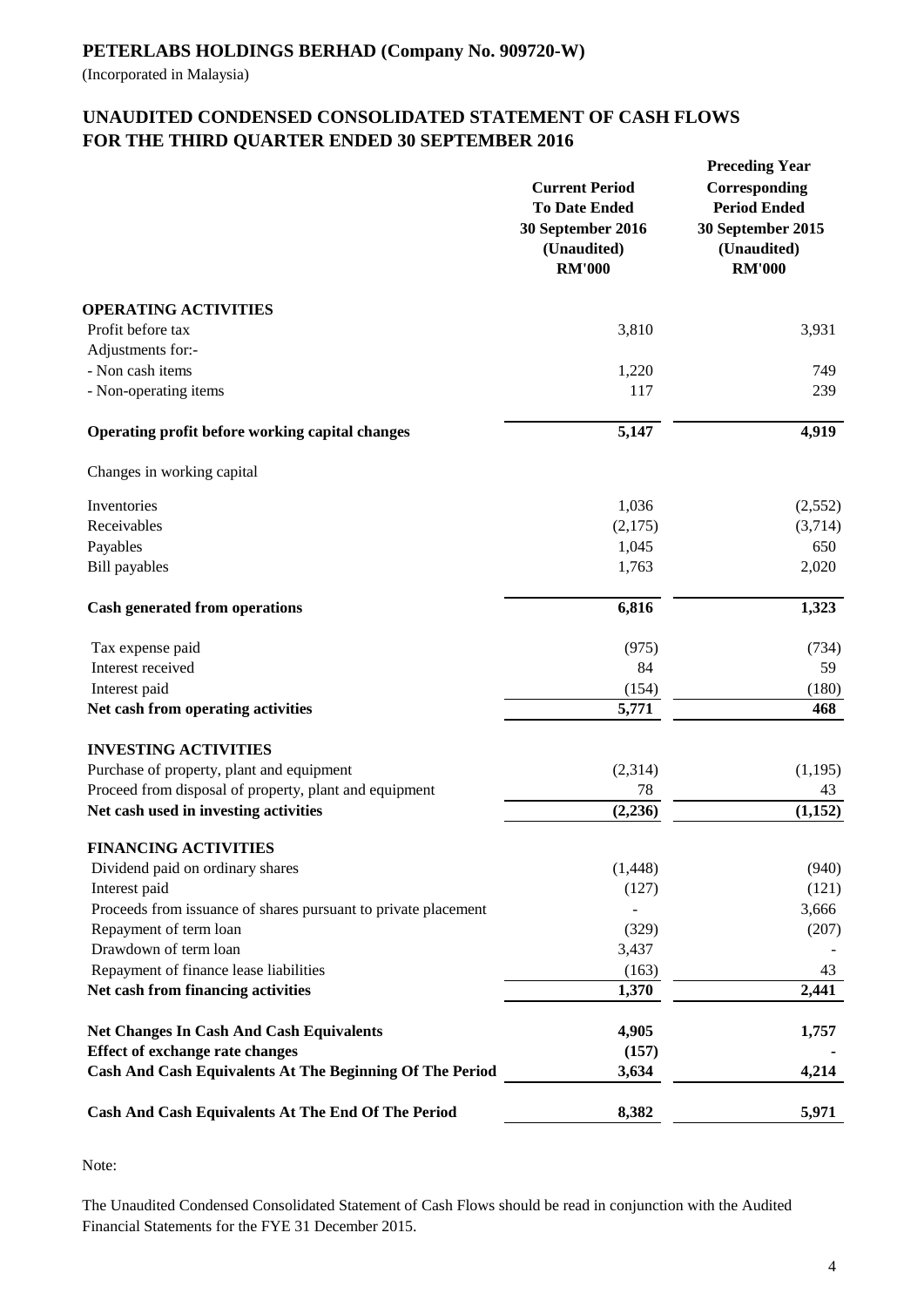## **QUARTERLY REPORT FOR THE THIRD QUARTER ENDED 30 SEPTEMBER 2016**

#### **NOTES TO THE INTERIM REPORT FOR THE FINANCIAL PERIOD ENDED 30 SEPTEMBER 2016**

## **A: EXPLANATORY NOTES PURSUANT TO THE MALAYSIAN FINANCIAL REPORTING STANDARDS 134 (MFRS 134): INTERIM FINANCIAL REPORTING**

#### **A1. Basis preparation**

The interim financial statements are unaudited and have been prepared in accordance with MFRS 134: Interim Financial Reporting and Appendix 9B of the ACE Market Listing Requirements ("ACE LR").

The interim financial statements should be read in conjunction with the Audited Financial Statements of the Group for the FYE 31 December 2015 and the accompanying explanatory notes attached to the interim financial report.

## **A2. Significant Accounting Policies**

Significant accounting policies adopted by the Group in these interim financial statements are consistent with those of the audited financial statements for the FYE 31 December 2015.

The Group has adopted the Malaysian Financial Reporting Standards ("MFRS") framework issued by Malaysian Accounting Standards Board ("MASB") with effect from 1 January 2012. This MFRS framework was introduced by MASB in order to fully converge Malaysia's existing Financial Reporting Standards ("FRS") framework with the International Financial Reporting Standards ("IFRS") framework issued by the International Accounting Standards Board. There has been no material impact upon the adoption of the MFRS on the financial statements of the Group.

The Group has not early adopted new or revised MFRSs and IC Interpretations that are relevant and effective for accounting periods beginning on or after 1 July 2016.

The Directors anticipate that the adoption of new and revised MFRSs and IC Interpretations will have no material impact on the financial statements of the Group in the period of initial application.

#### **A3. Auditors' report**

There was no qualification on the Audited Financial Statements of the Group for the FYE 31 December 2015.

#### **A4. Seasonal or cyclical factors**

The operations of the Group were not significantly affected by seasonal or cyclical factors during the current financial quarter under review and current year-to-date.

#### **A5. Items of unusual nature and amount**

There were no unusual items affecting assets, liabilities, equity, net income or cash flow of the Group during the quarter under review and current year-to-date.

## **A6. Material changes in estimates**

There were no changes in estimates that had a material effect in the current quarter and period to date results.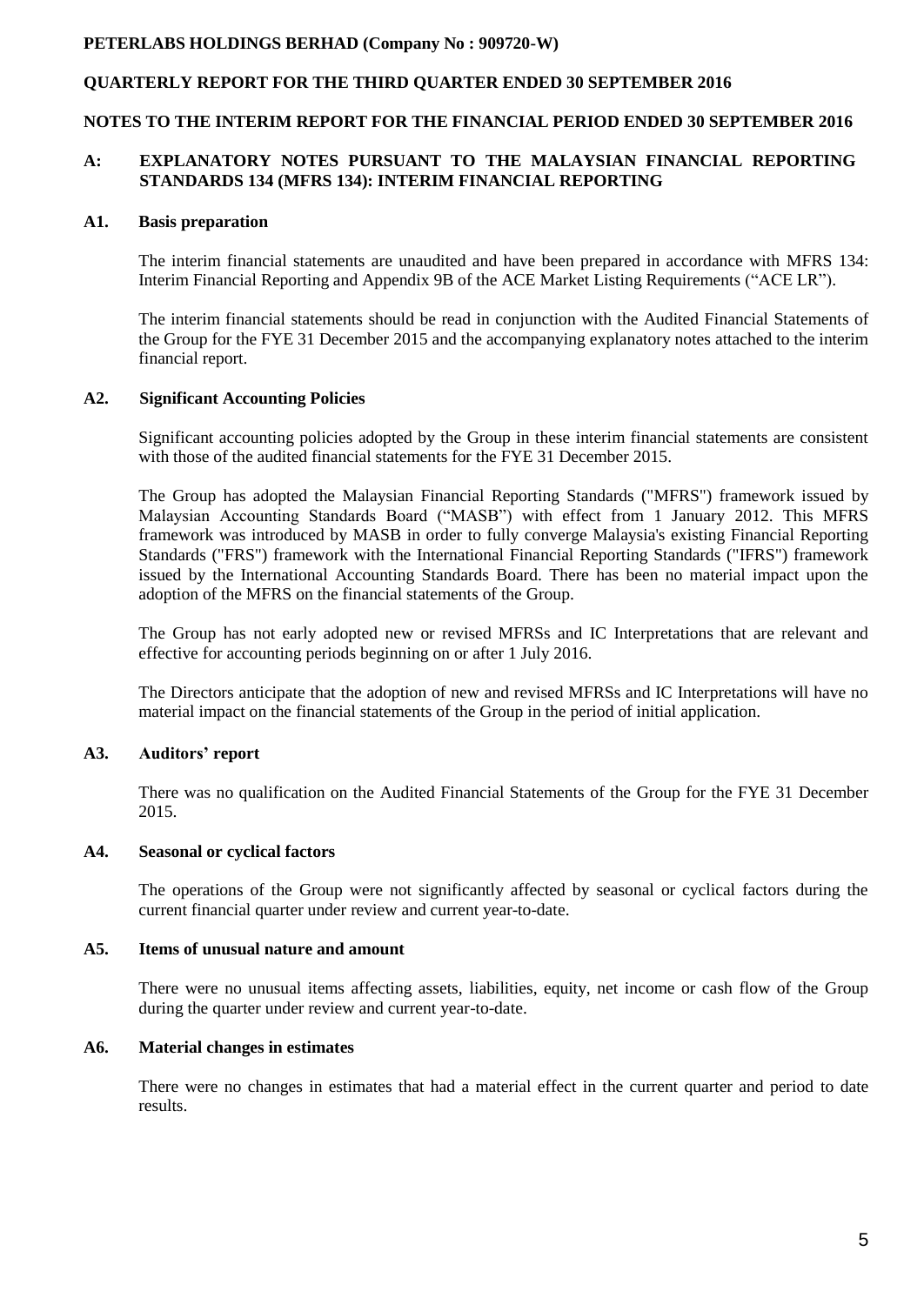## **QUARTERLY REPORT FOR THE THIRD QUARTER ENDED 30 SEPTEMBER 2016 (CONT'D)**

## **NOTES TO THE INTERIM REPORT FOR THE FINANCIAL PERIOD ENDED 30 SEPTEMBER 2016 (CONT'D)**

## **A7. Profit for the period**

Profit for the current quarter and period-to-date ended 30 September 2016 is arrived at after charging / (crediting), amongst other items, the following:

|                                            | <b>Quarter Ended</b>        | <b>Period To Date</b><br><b>Ended</b> |
|--------------------------------------------|-----------------------------|---------------------------------------|
|                                            | 30.09.2016<br><b>RM'000</b> | 30.09.2016<br><b>RM'000</b>           |
| Other income including investment income   | (16)                        | (165)                                 |
| Unrealised foreign exchange loss           | (22)                        | 158                                   |
| Realised foreign exchange gain             | (1)                         | (9)                                   |
| Interest expense                           | 95                          | 282                                   |
| Interest income                            | (34)                        | (84)                                  |
| Depreciation                               | 348                         | 851                                   |
| Gain on disposal of property, plant<br>and |                             |                                       |
| equipment written off                      | (58)                        | (78)                                  |
| Inventories written down                   | 16                          | 202                                   |
| Reversal of inventories written down       | (70)                        | (347)                                 |

#### **A8. Segmental information**

The Group is organised into the following operating segments:

- a) Trading
- b) Manufacturing

| <b>Quarter ended</b><br>30 September 2016 | <b>Trading</b><br><b>RM'000</b> | <b>Manufacturing</b><br><b>RM'000</b> | <b>Eliminations</b><br><b>RM'000</b> | <b>Consolidated</b><br><b>RM'000</b> |
|-------------------------------------------|---------------------------------|---------------------------------------|--------------------------------------|--------------------------------------|
| <b>Revenue from</b>                       |                                 |                                       |                                      |                                      |
| External customers                        | 19,339                          | 1,447                                 |                                      | 20,786                               |
| Inter-segment revenue                     | 2,720                           | 6,632                                 | (9, 352)                             |                                      |
| <b>Total revenue</b>                      | 22,059                          | 8,079                                 | (9, 352)                             | 20,786                               |
| <b>Profit before tax</b>                  | 1,456                           | 341                                   |                                      | 1,797                                |
| Tax expense                               |                                 |                                       |                                      | (510)                                |
| Profit for the period                     |                                 |                                       |                                      | 1,287                                |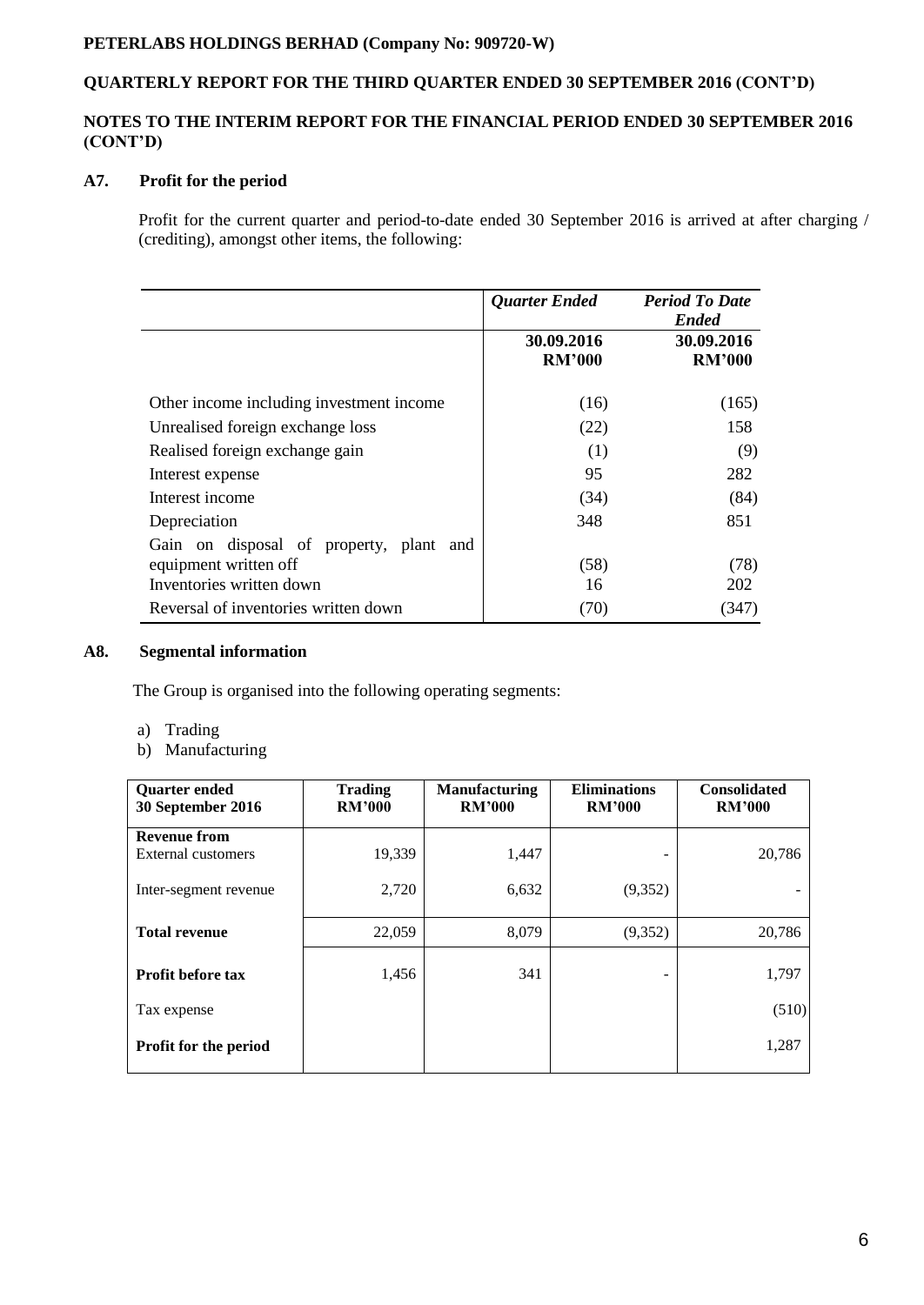## **QUARTERLY REPORT FOR THE THIRD QUARTER ENDED 30 SEPTEMBER 2016 (CONT'D)**

## **NOTES TO THE INTERIM REPORT FOR THE FINANCIAL PERIOD ENDED 30 SEPTEMBER 2016 (CONT'D)**

## **A8. Segmental information (cont'd)**

| Period to Date ended<br>30 September 2016 | <b>Trading</b><br><b>RM'000</b> | <b>Manufacturing</b><br><b>RM'000</b> | <b>Eliminations</b><br><b>RM'000</b> | <b>Consolidated</b><br><b>RM'000</b> |
|-------------------------------------------|---------------------------------|---------------------------------------|--------------------------------------|--------------------------------------|
| <b>Revenue from</b>                       |                                 |                                       |                                      |                                      |
| External customers                        | 55,877                          | 4,971                                 |                                      | 60,848                               |
| Inter-segment revenue                     | 9,198                           | 19,515                                | (28, 713)                            |                                      |
| <b>Total revenue</b>                      | 65,075                          | 24,486                                | (28, 713)                            | 60,848                               |
| <b>Profit before tax</b>                  | 2,995                           | 815                                   |                                      | 3,810                                |
| Tax expense                               |                                 |                                       |                                      | (1,085)                              |
| <b>Profit for the period</b>              |                                 |                                       |                                      | 2,725                                |

## **A9. Valuation of property, plant and equipment**

There was no valuation of the property, plant and equipment in the current quarter under review.

#### **A10. Capital commitments**

|                                                              | Group                     |                            |  |
|--------------------------------------------------------------|---------------------------|----------------------------|--|
| Authorised and contracted for :                              | As at 30/9/2016<br>RM'000 | As at 31/12/2015<br>RM'000 |  |
| - Plant & machinery<br><b>Factory building</b><br>$\sim$ $-$ | 4,185<br>4,185            | 2,963<br>2,963             |  |

## **A11. Material subsequent event**

Save as disclosed below, there were no material events subsequent to the end of the current financial quarter under review that have not been reflected: -

a) On 29 June 2016, Peterlabs Sdn Bhd and Osmosis Nutrition Sdn Bhd, wholly owned subsidiaries had accepted a trade facility of RM16 million and RN4.2 million term loan from Al Rajhi Banking And Investment Corporation (M) Bhd for working capital purpose and capital expenditure incurred for the acquisition of one (1) unit of 3-Storey Semi Detached Office Block cum Factory Unit in Klang. The first drawdown on term loan was on 27 September 2016.

#### **A12. Changes in composition of the Group**

There was no change in composition of the Group for the current quarter under review.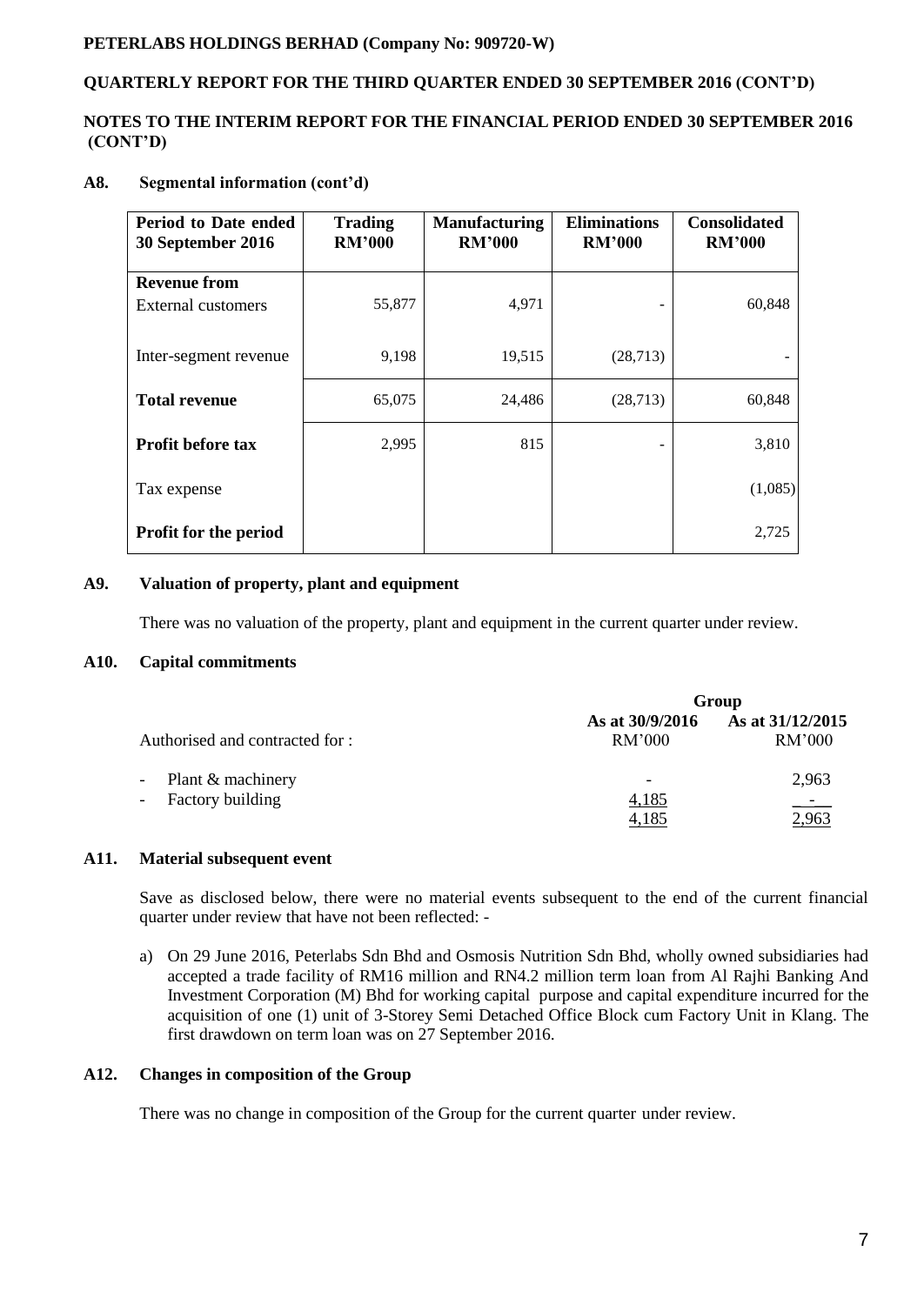## **QUARTERLY REPORT FOR THE THIRD QUARTER ENDED 30 SEPTEMBER 2016 (CONT'D)**

#### **A13. Contingent liabilities or contingent assets**

|                                                                                                                     | Company                   |                            |  |
|---------------------------------------------------------------------------------------------------------------------|---------------------------|----------------------------|--|
| Corporate guarantee given by the Company to financial<br>Institutions for credit facilities granted to Subsidiaries | As at 30/9/2016<br>RM'000 | As at 31/12/2015<br>RM'000 |  |
| Utilised<br>$\overline{\phantom{a}}$                                                                                | 9.976                     | 5,105                      |  |
| Limit<br>$\overline{\phantom{a}}$                                                                                   | 33,450                    | 13,250                     |  |
|                                                                                                                     |                           |                            |  |

## **A14. Significant related party transactions**

Save as disclosed in the Audited Financial Statements for the FYE 31 December 2015, there were no other significant related party transactions for the current quarter under review.

## **A15. Issuances, cancellations, repurchase, resale and repayment of debt and equity**

There were no issuance, cancellation, repurchase, resale and repayment of debt and equity securities for the current quarter and current year-to-date under review.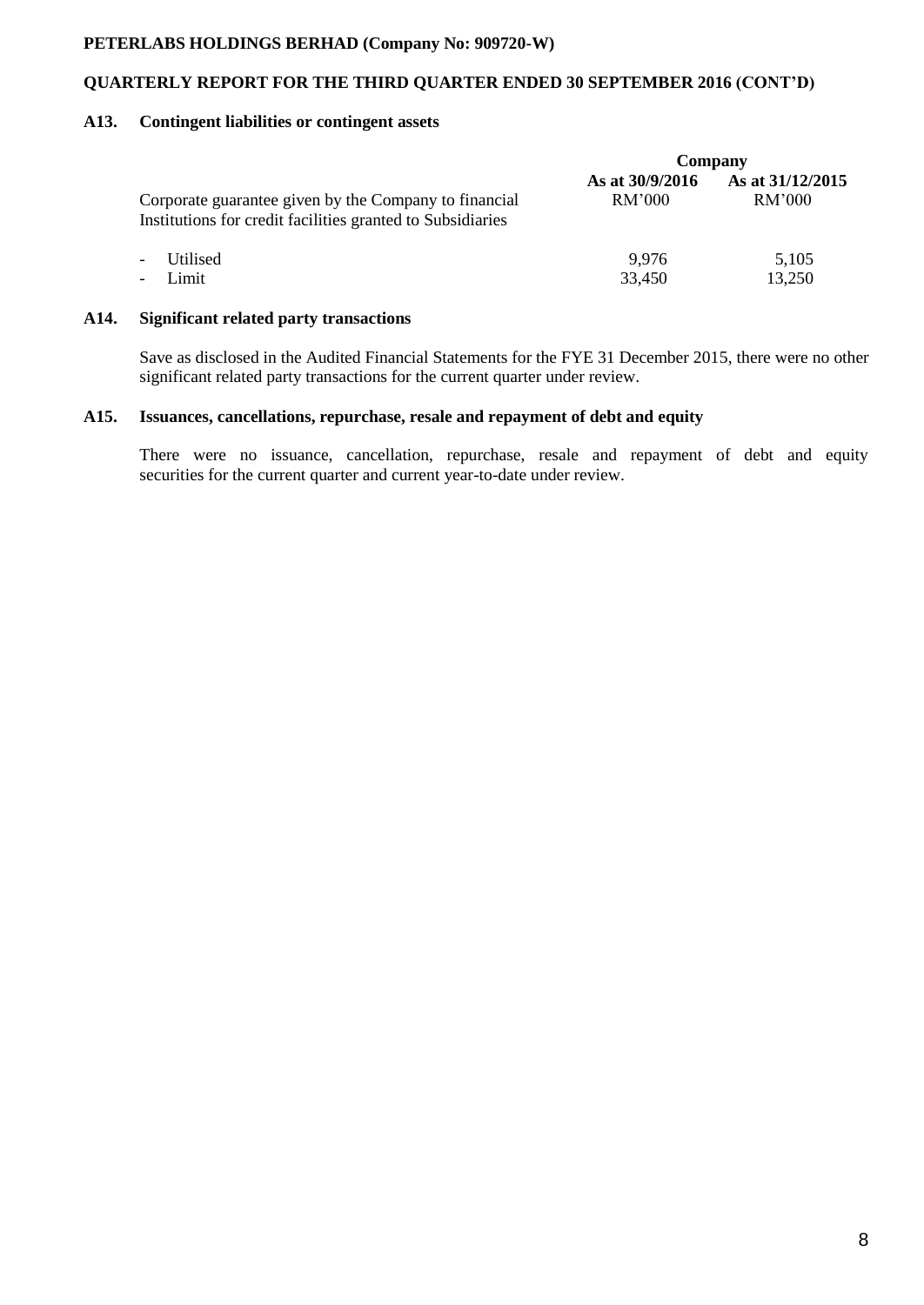## **QUARTERLY REPORT FOR THE THIRD QUARTER ENDED 30 SEPTEMBER 2016 (CONT'D)**

## **B: ADDITIONAL INFORMATION PURSUANT TO THE ACE LR**

#### **B1. Review of performance**

The Group registered RM20.786 million revenue for the current quarter which represents an increase of RM0.052 million or 0.25% as compared to the revenue of RM20.734 million in the previous period's corresponding quarter. The Group registered profit before tax of RM1.797 million for the quarter under review which represents decrease of RM0.424 million or 19.09% as compared to the Group's profit before tax of RM2.221 million reported in the previous period's corresponding quarter. Profit before tax decrease due to higher operating expenses incurred.

For the current quarter, trading segment registered revenue of RM19.339 million from the external customers and RM2.720 million from inter-company transactions and reported profit before tax of RM1.456 million for the quarter under review. In the previous quarter, the group achieved revenue of RM18.497 million from the external customers and RM3.325 million from inter-company transactions and reported profit before tax of RM0.997 million for the trading segment. The increase in profit before tax for the trading segment for the current quarter was mainly due to higher gross revenue achieved.

The manufacturing segment registered revenue of RM1.447 million from the external customers and RM6.632 million from inter-company transactions and reported profit before tax of RM0.341 million for the quarter under review. In the previous quarter, the Group achieved revenue of RM1.507 million from external customers and RM7.242 million from inter-company transactions and reported profit before tax of RM0.195 million for the manufacturing segment. The increase in profit before tax for the manufacturing segment for the current quarter was mainly attributable to higher gross margin achieved coupled with lower operating expenses incurred.

#### **B2. Material changes in the current quarter's results compared to the results of the immediate preceding quarter**

For the quarter under review, the Group registered increase in revenue of 3.91% from RM20.004 million to RM20.786 million and significance increase in profit before tax of 50.76% from RM1.192 million to RM1.797 million as compared to preceding quarter ended 30 June 2016. The significant increase in profit before tax was mainly attributable to higher gross margin achieved as compared with previous quarter. For the current quarter, trading segment achieved revenue of RM19.339 million and profit before tax of RM1.456 million as compared to revenue of RM18.497 million and profit before tax of RM0.997 million in the previous quarter, whilst the manufacturing segment achieved revenue of RM1.447 million and reported profit before tax of RM0.341 million as compared to revenue of RM1.507 million and profit before tax of RM0.195 million in the previous quarter.

#### **B3. Prospects**

As the Group moves forward, we will continue to keep a keen eye on our current projects as we seek out new opportunities to expand the business into both domestic and foreign markets. With the new plants, we look forward to developing and maintaining both our current and new markets.

In the future, the Group looks to development in expanding its range of biological products as well to obtain Good Manufacturing Practice ("GMP") Resources accreditation to achieve higher quality standards for all our products. The Group will continue to look out for opportunities to expand its business in Malaysia and overseas.

Despite the current challenging business environment, barring any unforeseen circumstances, the Board of Directors expects the performance of the Group to remain satisfactory in the future.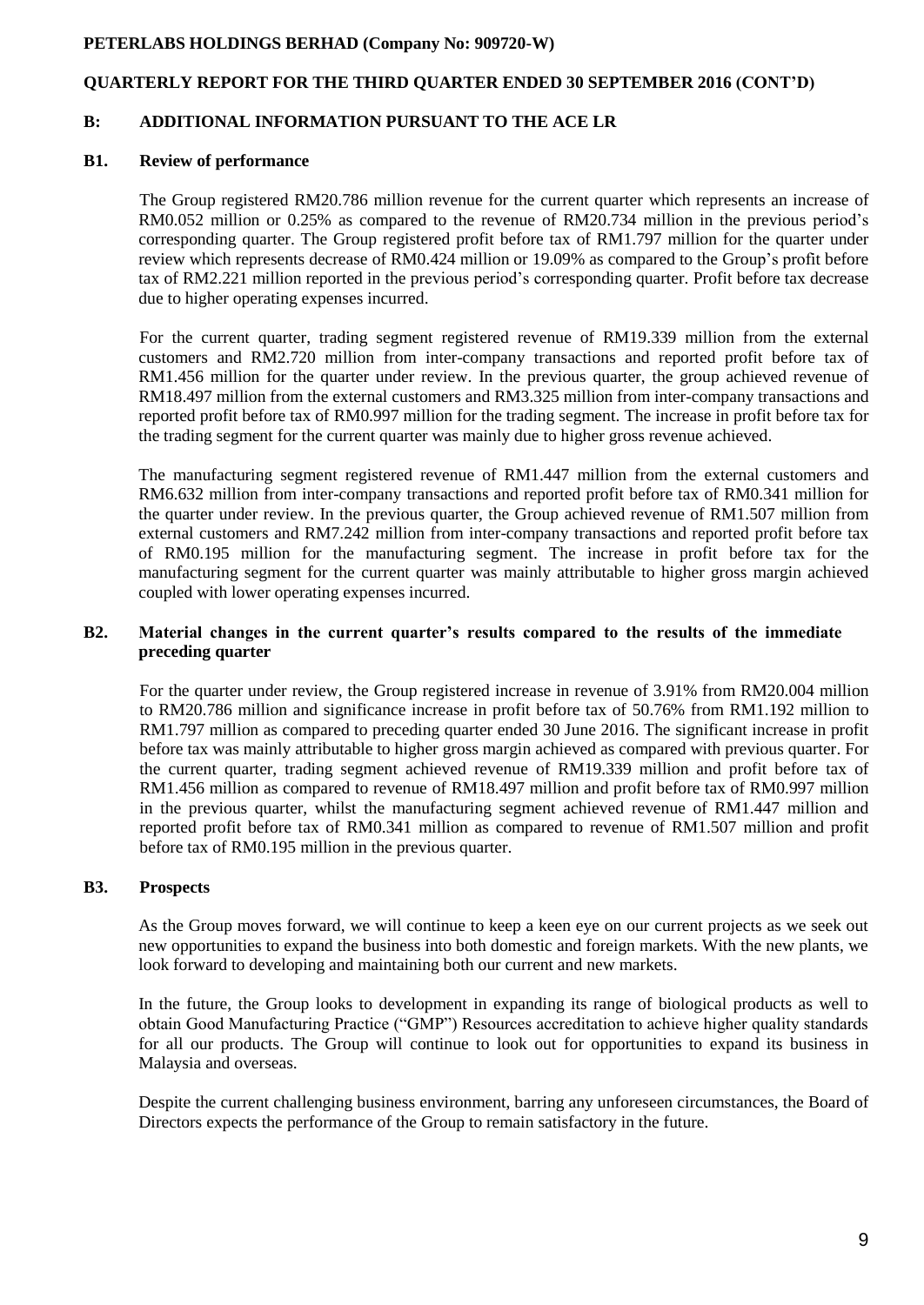## **QUARTERLY REPORT FOR THE THIRD QUARTER ENDED 30 SEPTEMBER 2016 (CONT'D)**

#### **B4. Profit forecast**

No profit forecast has been issued by the Group previously in any public document.

#### **B5. Tax expense**

|                  | Current quarter ended<br>30.09.2016<br><b>RM'000</b> | <b>Current year to-date</b><br>30.09.2016<br><b>RM'000</b> |
|------------------|------------------------------------------------------|------------------------------------------------------------|
| Income tax       |                                                      |                                                            |
| - Current period | 355                                                  | 871                                                        |
| - Deferred Tax   | <u> 155</u>                                          | 214                                                        |
|                  | <u> 10 </u>                                          |                                                            |

The Group's effective tax rate for the current quarter and current year-to-date were higher than the statutory rate due to losses incurred by subsidiaries and certain expenses which were not deductible for tax purposes.

#### **B6. Profit from sale of unquoted investments and/or properties**

There was no disposal of unquoted investments or properties for the current quarter under review.

## **B7. Quoted securities**

There was no acquisition and/or disposal of quoted securities for the current quarter under review.

## **B8. Status of corporate proposals**

Save as disclosed below, there were no other corporate proposals announced but not completed as at the date of this report:

a) On 27 April 2016 and 28 April 2016, RHB Investment Bank Berhad had, on behalf of the Board, announced that the Company proposes to undertake a special Bumiputera issue by topping up the difference between the prescribed equity requirement of 12.50% of the Company's enlarged issued and paid-up share capital and the percentage of equity interest which had been allocated to its Bumiputera investors via public balloting when the Company was listed on 26 July 2011 for the purposes of complying with the Bumiputera equity condition which was imposed by the Securities Commission Malaysia (Equity Compliance Unit) ("SC(ECU)") via its approval letter dated 22 December 2010 for the Company's initial public offering ("Proposed Special Bumiputera Issue").

Further to the above, on 6 June 2016 and 7 June 2016, RHB Investment Bank Berhad had, on behalf of the Board, announced further details on the Proposed Special Bumiputera Issue and the approval received from the SC(ECU), via its letter dated 3 June 2016 which was received on 6 June 2016, approving the Proposed Special Bumiputera Issue.

Subsequently, on 28 June 2016, the shareholders of the Company had approved the renewal of the Company's authority to issue Shares pursuant to Section 132D of the Companies Act, 1965 which will be utilised for the Proposed Special Bumiputera Issue.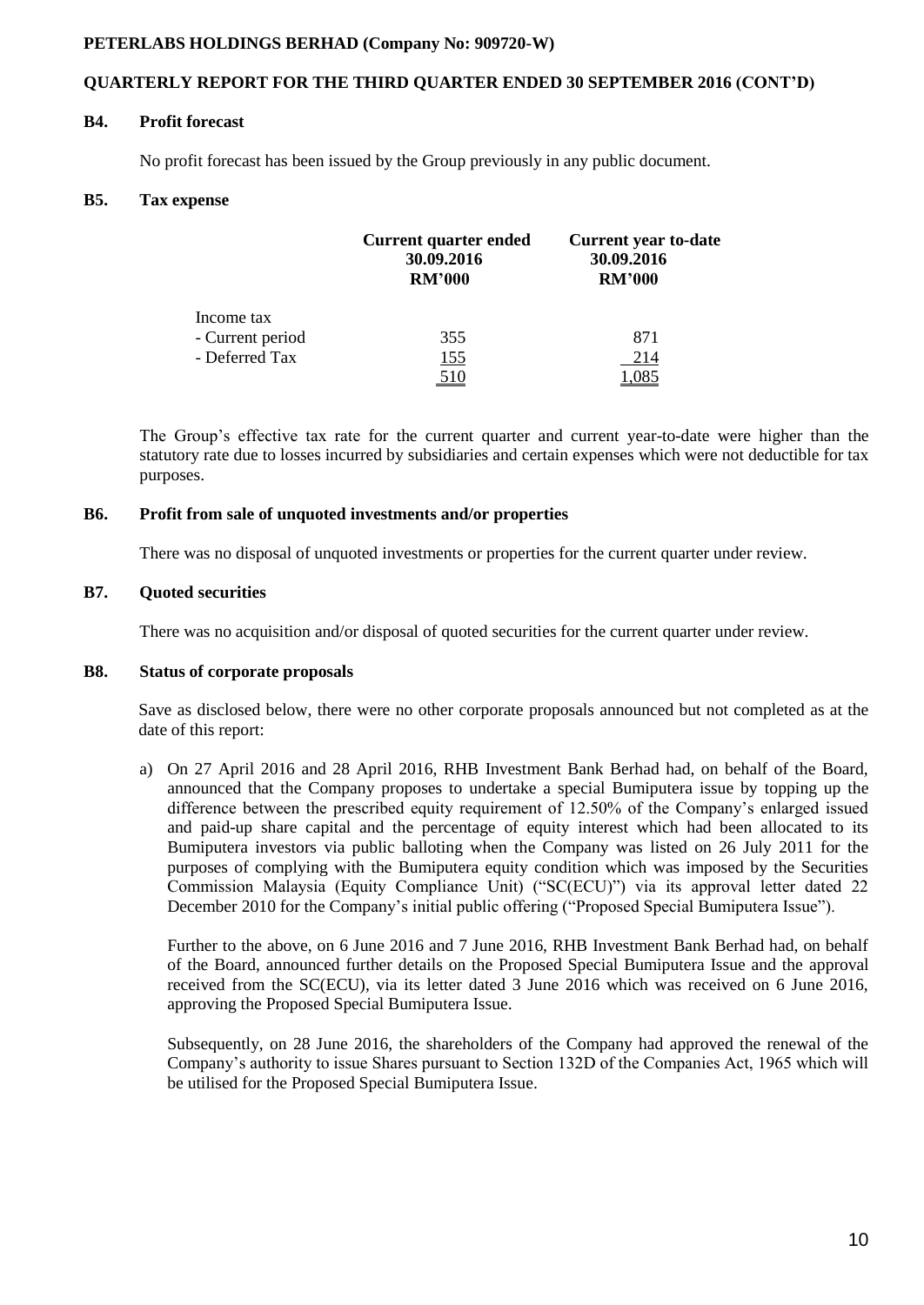## **QUARTERLY REPORT FOR THE THIRD QUARTER ENDED 30 SEPTEMBER 2016 (CONT'D)**

#### **B8. Status of corporate proposals (cont'd)**

In addition to that, on 30 June 2016, RHB Investment Bank Berhad had, on behalf of the Board, announced that MITI has, via its letter dated 29 June 2016 taken note and has no objection for the Company to undertake the special Bumiputera issue of up to 19,270,000 new PLabs Shares ("Special Bumiputera Shares") to comply with the Bumiputera Equity Requirement, representing approximately 8.52% of the new enlarged issued and paid-up share capital of PLabs to Bumiputera investors to be identified by the Company and/or MITI and approved by MITI at an issue price to be determined later.

Further to the above, on 29 July 2016, RHB Investment Bank Berhad had, on behalf of the Board, announced that the additional listing application in relation to the Proposed Special Bumiputera Issue has been submitted to Bursa Malaysia Securities Berhad ("Bursa Securities").

On 5 August 2016, RHB Investment Bank Berhad had, on behalf of the Board, announced that Bursa Securities had, via its letter dated 4 August 2016, approved the listing and quotation of up to 19,270,000 Special Bumiputera Shares to be issued pursuant to the Proposed Special Bumiputera Issue.

- b) On 21 June 2016, the Company announced that its wholly-owned subsidiary, Osmosis Nutrition Sdn Bhd, had on 20 June 2016 entered into a Sale and Purchase Agreement with In-Cube Kitchen Sdn Bhd (Company No. 743765-K) for the acquisition of one (1) unit of 3-Storey Semi Detached Office Block cum Factory Unit in the development project known as Excellent Technology Park for a total purchase consideration of Ringgit Malaysia Four Million Six Hundred and Fifty Thousand (RM4,650,000.00) to be financed through a combination of internally generated funds and/or bank borrowings.
- c) On 8 August 2016 the company announced that on 3 August 2016, the Company received notices from Companies Commission of Malaysia ("CCM") in respect of its wholly-owned subsidiaries, Biojava Sdn Bhd and OMS Aquaculture Sdn Bhd, being struck off from CCM under Section 308(1) of the Companies Act, 1965 with effect from 19 April 2016 and 29 April 2016 respectively. Accordingly Biojava Sdn Bhd and OMS Aquaculture Sdn Bhd shall cease to be the subsidiaries of the Company with effect from the date hereof.

#### **B9. Group borrowings and debts securities**

The Group's borrowings as at 30 September 2016 were as follows:

|                               | <b>Secured</b><br><b>RM'000</b> | <b>Unsecured</b><br><b>RM'000</b> | <b>Total</b><br><b>RM'000</b> |
|-------------------------------|---------------------------------|-----------------------------------|-------------------------------|
| <b>Short term borrowings:</b> |                                 |                                   |                               |
| Finance lease liabilities     |                                 | 298                               | 298                           |
| <b>Bank borrowings</b>        | 4,834                           |                                   | 4,834                         |
| Total                         | 4,834                           | 298                               | 5,132                         |
|                               | <b>Secured</b><br><b>RM'000</b> | <b>Unsecured</b><br><b>RM'000</b> | <b>Total</b><br><b>RM'000</b> |
| Long term borrowings:         |                                 |                                   |                               |
| Finance lease liabilities     |                                 | 636                               | 636                           |
| <b>Bank borrowings</b>        | 5,142                           |                                   | 5,142                         |
| Total                         | 5,142                           | 636                               | 5,778                         |

All the Group's borrowings are denominated in Ringgit Malaysia.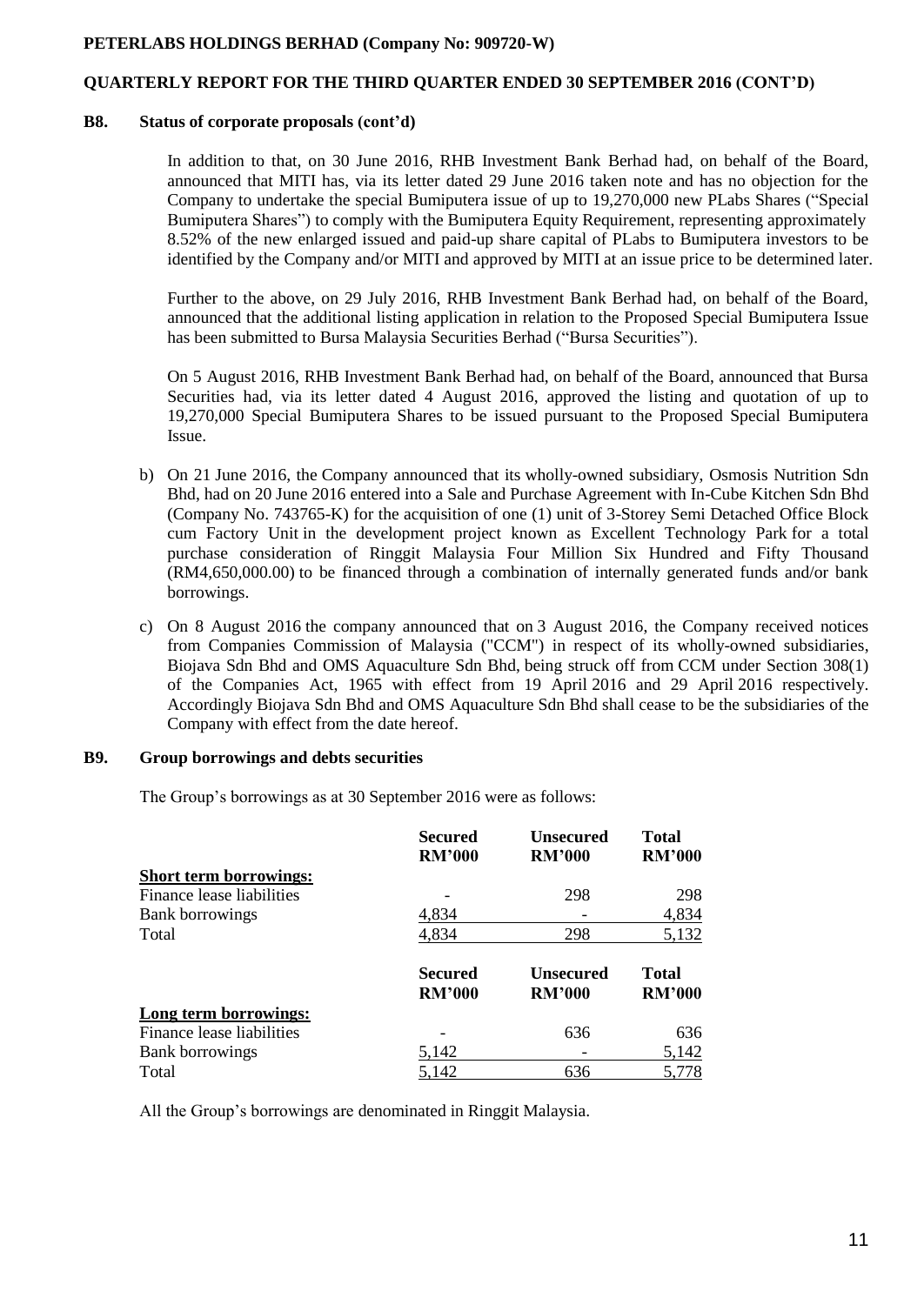## **QUARTERLY REPORT FOR THE THIRD QUARTER ENDED 30 SEPTEMBER 2016 (CONT'D)**

#### **B10. Off balance sheet financial instruments**

The Group does not have any financial instruments with off-balance sheet risk as at the date of this quarterly report.

## **B11. Material litigation**

As at the date of this announcement, neither the Company nor any of its subsidiary companies is engaged in any material litigation and/or arbitration either as plaintiff or defendant, which has a material effect on the financial position of the Company or its subsidiary companies and the Directors are not aware of any proceedings pending or threatened or of any facts likely to give rise to any proceedings which might materially and adversely affect the financial position or business of the Company or its subsidiary companies.

## **B12. Dividends**

- a) No interim dividend has been recommended for the financial quarter ended 30 September 2016 and previous year's corresponding period ended 30 September 2015.
- b) There was no dividend paid during the financial quarter ended 30 September 2016 and previous year's corresponding period ended 30 September 2015.

## **B13. Earnings per share**

The basic and diluted earnings per share is calculated based on the Group's comprehensive income attributable to equity holders of the Company divided by the weighted average number of ordinary shares as follows:

|                                                               | <b>Ouarter Ended</b> |            |            | <b>Year To Date Ended</b> |
|---------------------------------------------------------------|----------------------|------------|------------|---------------------------|
|                                                               | 30.09.2016           | 30.09.2015 | 30.09.2016 | 30.09.2015                |
| Comprehensive income<br>attributable to owners of the         |                      |            |            |                           |
| Company (RM'000)                                              | 1,287                | 1.624      | 2.725      | 2.766                     |
| Weighted average number of<br>ordinary shares in issue ('000) | 206,800              | 203,939    | 206,800    | 193,371                   |
| Earnings per share (sen)                                      |                      |            |            |                           |
| <b>Basic</b>                                                  | 0.62                 | 0.80       | 1.32       | 1.43                      |
| Diluted                                                       | 0.62                 | 0.80       | 1.32       | 1.43                      |